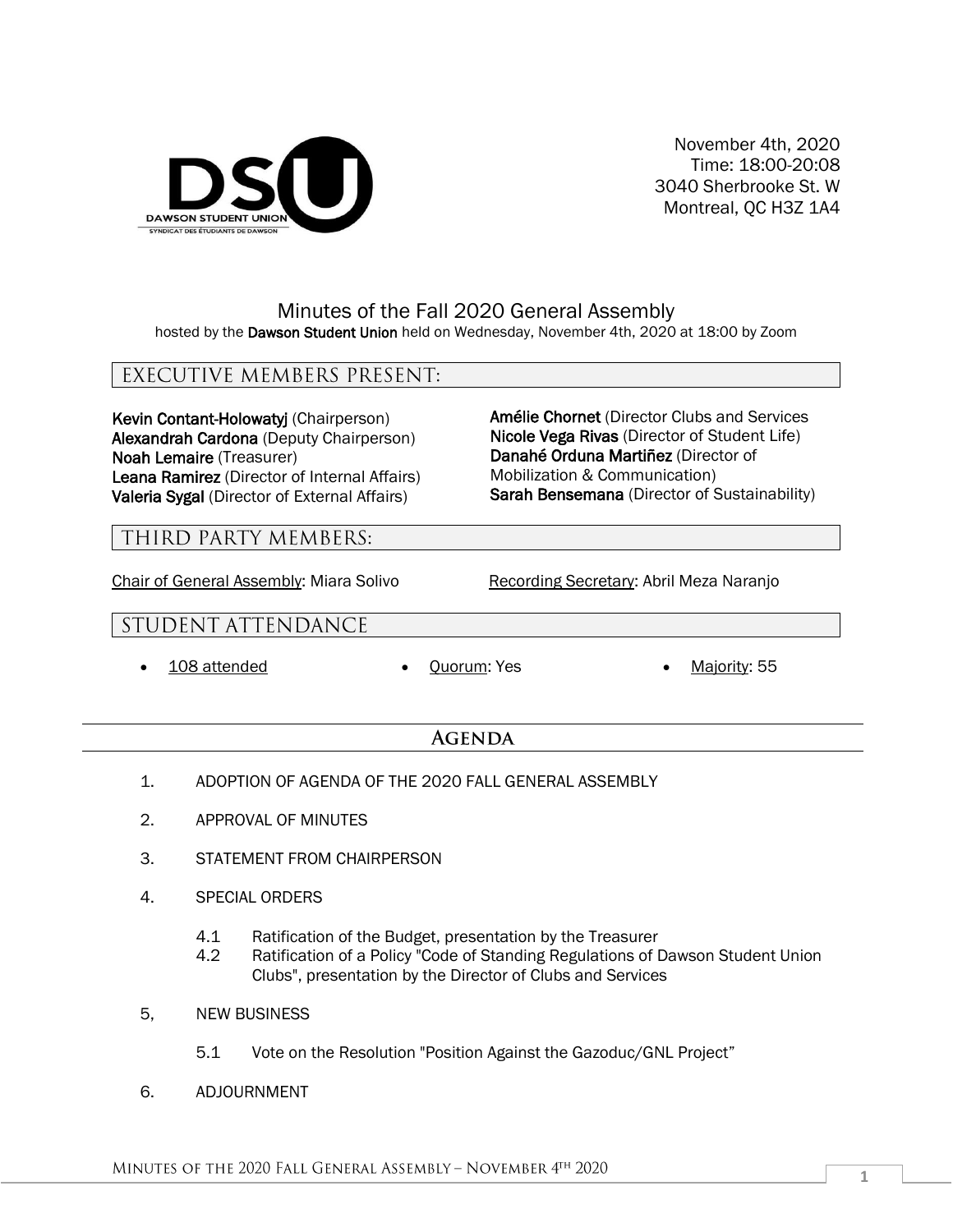#### ADOPTION OF AGENDA OF THE 2020 FALL GENERAL ASSEMBLY 1.

18:07-18:09 Miara Solivo

According to Bylaw VIII Section 8 The agenda of an assembly is set once notice is posted and may not be amended at the meeting.

APPROVAL OF MINUTES FROM FALL 2019 GENERAL ASSEMBLY 2.

**18:10-18:18 Miara Solivo** 

Minutes from the Fall 2019 General Assembly were reviewed, showcased in a PowerPoint presentation.

QUESTIONS:



Arwyn Regimbal: I was present in the 2019 General Assembly and the minutes (particularly for clubs) do not contain enough information which was discussed. Do the minutes just contain what was passed?

Kevin Contant-Holowatyj: Usually there is no in-depth information, some may contain but this secretary for Fall 2019 did not choose to do so, only showing what was passed.

No amendments. Kevin Contant-Holowatyj moves to adopt the 2019 Fall General Assembly minutes. Seconded.

Motion passed by majority vote.

#### STATEMENT FROM THE CHAIRPERSON  $3.$

18:20-18:22 **Kevin Contant-Holowatyj** 

Kevin Contant-Holowatyj welcomes everybody for coming to the Fall 2020 General Assembly. He makes a note that the turnout is more than expected, maxing out the Zoom Participant limit. He states he is excited to hear input and questions from students present. Kevin presented briefly each executive team member, stating their name and position.

#### $4.$ SPECIAL ORDERS

## 4.1 Ratification of the Budget

18:23-18:31Noah Lemaire

Noah Lemaire explained the format of the budget, having two columns to compare last year's budget with this year's proposed budget. He states that this will make it easier to understand how much was increased and reduced. In a few weeks will work on releasing a budget with more information.

Key points mentioned:

#### o Deficit

There is a \$10,000 deficit this year inherited from last year's DSU as they went over their budget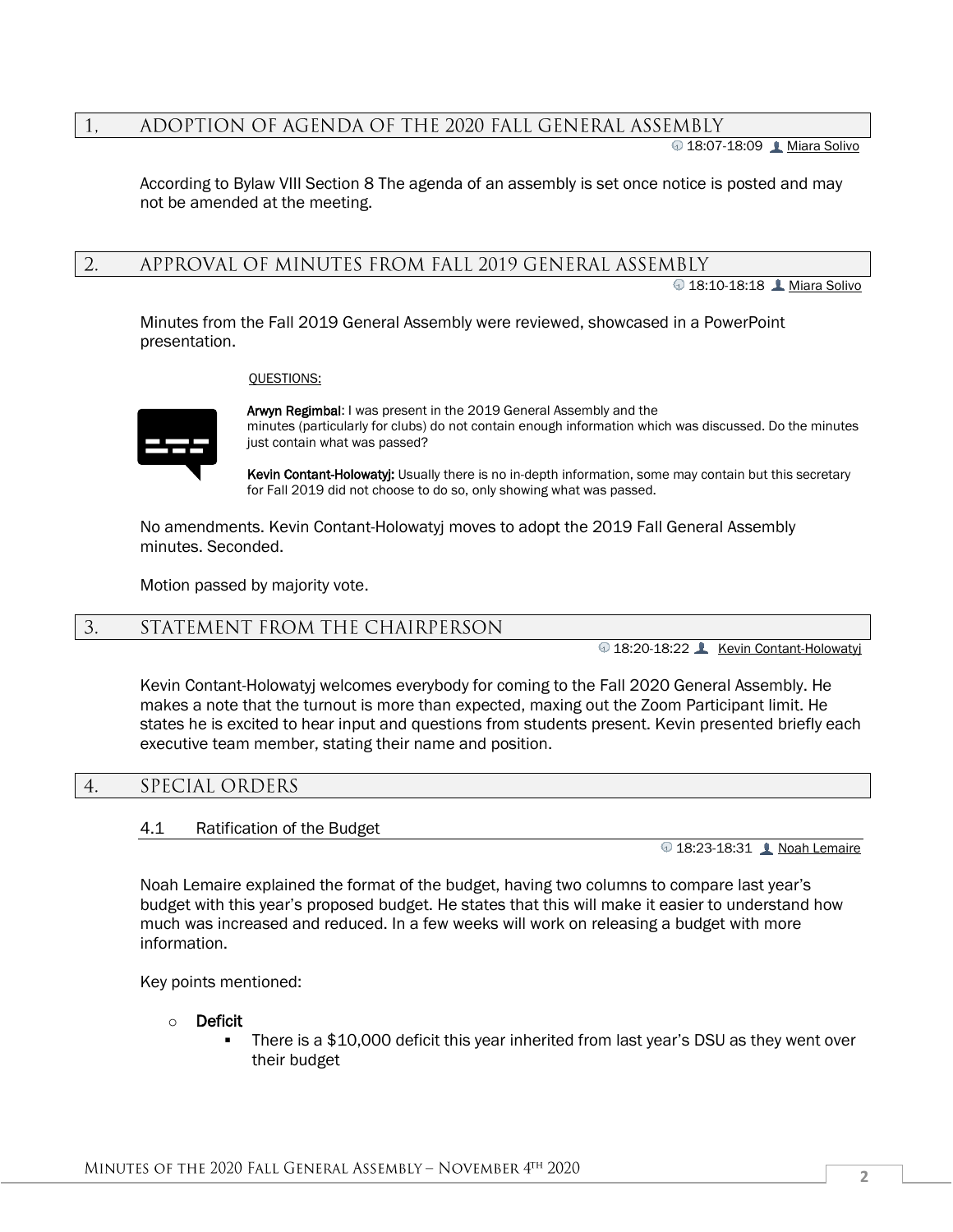- $\circ$  Revenue for DSU comes from membership fees from students, not a definite projection as it depends on how many students are registered
- o Increase in budget:
	- The Plant: They stated they have projects they wanted to do this year. After consulting them, a number was decided on
		- 2019: \$11,000
		- 2020: \$12,000
	- The Hive: Improve services, rebrand and expand to help more students
		- 2019: \$9,000
		- 2020: \$15,000
	- Club Improvements: Increased section greatly, planning to work with school to improve club spaces. Noah states that renovations are desperately needed.
		- 2019: \$5,000
		- 2020: \$25,000
	- **Training for current DSU execs** 
		- **•** 2019: N/A
		- $\cdot$  2020: \$2,000
	- Clubs Budget: Give clubs more money to have events and activities.
		- **2019: \$500 was the previous amount allocated per clubs**
		- 2020: Increase to \$750 per semester
			- Total of \$1500 every academic year

## o Decrease in budget:

- Agendas: This year due to online school, DSU has decided not to invest in physical agendas. Not many students use physical agendas in retrospect and too expensive.
	- 2019: 25,000
	- 2020: \$0.00
- Accounting Fees: Last year's DSU had many years of accounting to do but this year is not necessary
	- 2019: \$70,000
	- 2020: \$20,000
- **Mobilization:** This budget was previously used for frosh week (t-shirts, pens, welcome bags, goodies, etc). DSU decided would serve students better if money was used on other things
	- 2019: \$75,000
	- 2020: \$10,000

## o New Section in budget:

**EXECTED Student Insurance Plan: New project for DSU. Other CEGEPS and universities offer** health and dental insurance to their students, they wanted Dawson to have these services offered.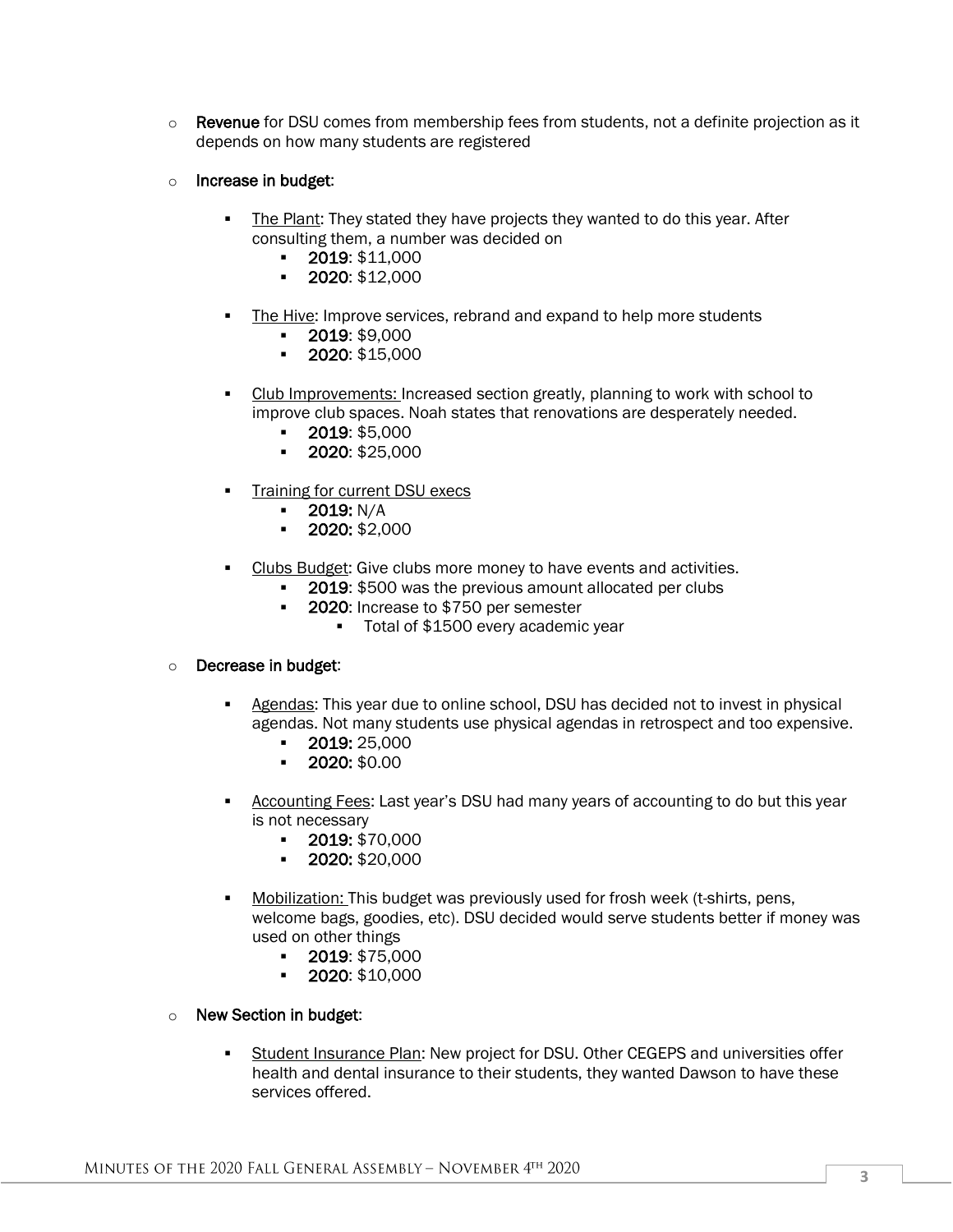- 2019: N/A
- 2020: \$35,000
- Donation for Etcetera club: received from Pride Montreal due to Pride month cancelled because of COVID-19. They decided to donate money which will be reserved just for them.
	- 2019: N/A
	- 2020: \$1,000

#### o General Administration

- **Wages and Payroll** 
	- Remains the same
		- 2 current employees
			- **Gus: Hive coordinator**
			- Patrick: Clubs coordinator

#### o Unallocated funds

- **2019:** set aside \$30,000 where they did not specify what they wanted to do with it
- **2020:** DSU by law is not allowed to do that (set aside money or save money for next year). They must break even.

#### QUESTIONS:

<sup>18:32-19:05</sup>



Arwyn Regimbal: Will there be priorities regarding revamping the club spaces? Noah Lemaire: Money is set aside for improvements but no assessment of what specific spaces must be worked on. Will be happening later. Need authorization from school to get green light. Will be considering every space and the spaces that need work right away will receive care. Kevin Contant-Holowatyj: For all cases of renovations, intending to collaborate with school. Not entirety of renovation project will be financed by DSU as budget is limited and Dawson College has more resources. Steps required: signed protocol agreement (add clause for school to be required to fix any damages done to the spaces, including water damage). This is the time to do renovation projects. Essential work will be prioritized before aesthetic work.

Julie Jacques: Is there an increase in legal fees (\$10,000)?

Noah Lemaire: Increase in legal fees due to working on protocol agreement with school (contract between DSU and Dawson College). Make sure wording is clear and checks out. Training: Executives want to do things by the book therefore needing to consult lawyers. Contracts need to be verified. Kevin Contant-Holowatyj: Main reason is to do a governance overhaul: mistakes in the bylaws, things that don't make sense, not practical. Necessary steps to be confirming with law and provincial statutes.

Maia Day: Why is there extra \$1000 going into Dawson Dining if students are all at home? Noah Lemaire: Initially Dawson Dining was a project that would provide free vegan meals to students. Since no longer at campus, no longer happening. Director of Sustainability has some projects into making this service available for students at home. It won't be exactly as it was before but new version that adapts to this new reality.

Maia Day: Mobilization budget went from \$75,000 to \$10,000—what is DSU doing with that \$10,000? Noah Lemaire: Initially was budget for merch, branding. This budget will be used for publicity, other ventures, some merch—less expensive alternatives.

Kevin Contant-Holowatyj: Budget will also be used to boost posts to reach more students on social media. Omnivox not the most effective, so DSU wants to add diversity in communication.

Nikita Shrestha: Since no longer doing in person activities anymore, why allocating \$35,000 for club activities, or clubs in general?

Noah Lemaire: Decided to keep that budget since clubs have online events and there is interest with clubs (have been in contact for a month now). Funds will be on need basis if requested. Nikita Shrestha: Did pandemic affect the budget decision?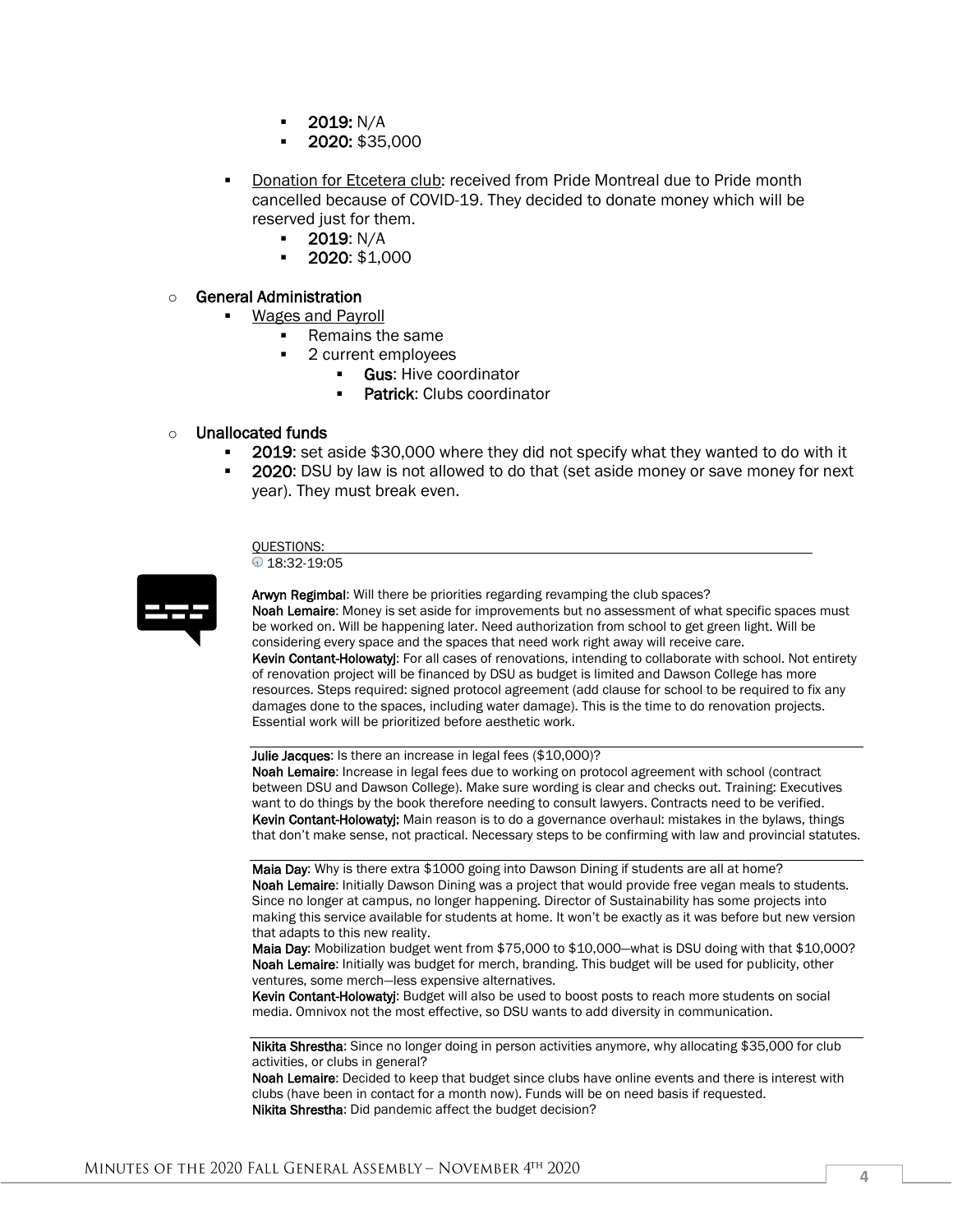Noah Lemaire: Previous team set aside money for students in pandemic.

Nikita Shrestha: (Rephrase) Did the pandemic allow us to save money?

Noah Lemaire: By law as a non-profit corporation we are obliged to use the entirety of the budget. Kevin Contant-Holowatyj: Yes, it did factor in when deciding to move around budget. For example: The Hive, Gus needs funds to improve services. The Plant budget was increased as currently undergoing project of digitizing all their past issues. Reduction: printing, office supplies needed less than before.

Benjamin Wexler: How will changes in student governance affect the changes in bylaws? *Question was deemed out of topic for budget discussion and he was encouraged to ask after GA.*

Giulia Violo: Plans of retreat on the budget although there's a pandemic, why is there budget allocated? Noah Lemaire: 1000\$ set aside for next team. Retreat is usually done for training purposes as DSU is obligated to train the next team of executives.

Hajar Lamri: What happens when clubs don't use their budget?

Noah Lemaire: \$750 for each semester. If unused, transfer to following semester. Next year, start with a new budget.

Kevin Contant-Holowatyi: Reason why budget is kept high despite pandemic is not to set a precedent for future teams to lower the budget for clubs permanently. Most clubs use all their budget and sometimes exceed it. If unused, money will be in surplus and reinvested for year after that. There is room in budget for 10 potential new clubs.

Amélie Chornet: New accreditation process for clubs so students can try out making a club without using budget directly.

Liam Gaither: Spending for general assemblies: publicity for Facebook ads and amazon gift cards. Amazon does environmental damage and social damage to workers. Facebook purposely suppresses free speech in leftist circles. Why is DSU supporting these companies?

Noah Lemaire: Budget for GA is not just for Facebook and Amazon but zoom memberships. Kevin Contant-Holowatyj: In the moment, we thought it was the most effective means to reach as many students and thought this \$20 gift card would be a good reward. We will take this into consideration and will try to get more sustainable companies.

Noah Lemaire: Due to pandemic, we had no other choice to reach out through social media.

Arwyn Regimbal: Where did 30k (unallocated) and the 10k deficit disappear to?

Noah Lemaire: No access to previous financial records at the moment so we have no idea how money was used last year.

Kevin Contant-Holowatyj: When we came in in September, \$30,000 was outstanding and had to be paid. Remaining on account was \$20,000 which was used for payroll to pay employees. Last expense was on merch. Line of credit on supplier which was waiting to get paid. This team will ensure budget will remain in the bounds of what is authorized. Budget revision might be done if need be.

Fab Pilon: Agrees with the other person regarding Amazon gift cards. I think it's possible to have both a good incentive that gets people to participate while uplifting local voices and companies. Kevin Contant-Holowatyj: Will be taking note of all the comments and discuss with Director of Sustainability.

Noah Lemaire moves to adopt the Fall 2020-2021 Proposed Budget for DSU. Kevin Contant Holowatyj seconded.

Passed by majority vote.

#### 4.2 Ratification of Policy "Code of Standing Regulations of Dawson Student Union Clubs" 19:07-19:15Amélie Chornet

Amélie Chornet states this policy includes club status accreditation, club requirements (what is needed to be considered active) and club policies. She will point out changes made from past policies which were not quite clear, as well as additions.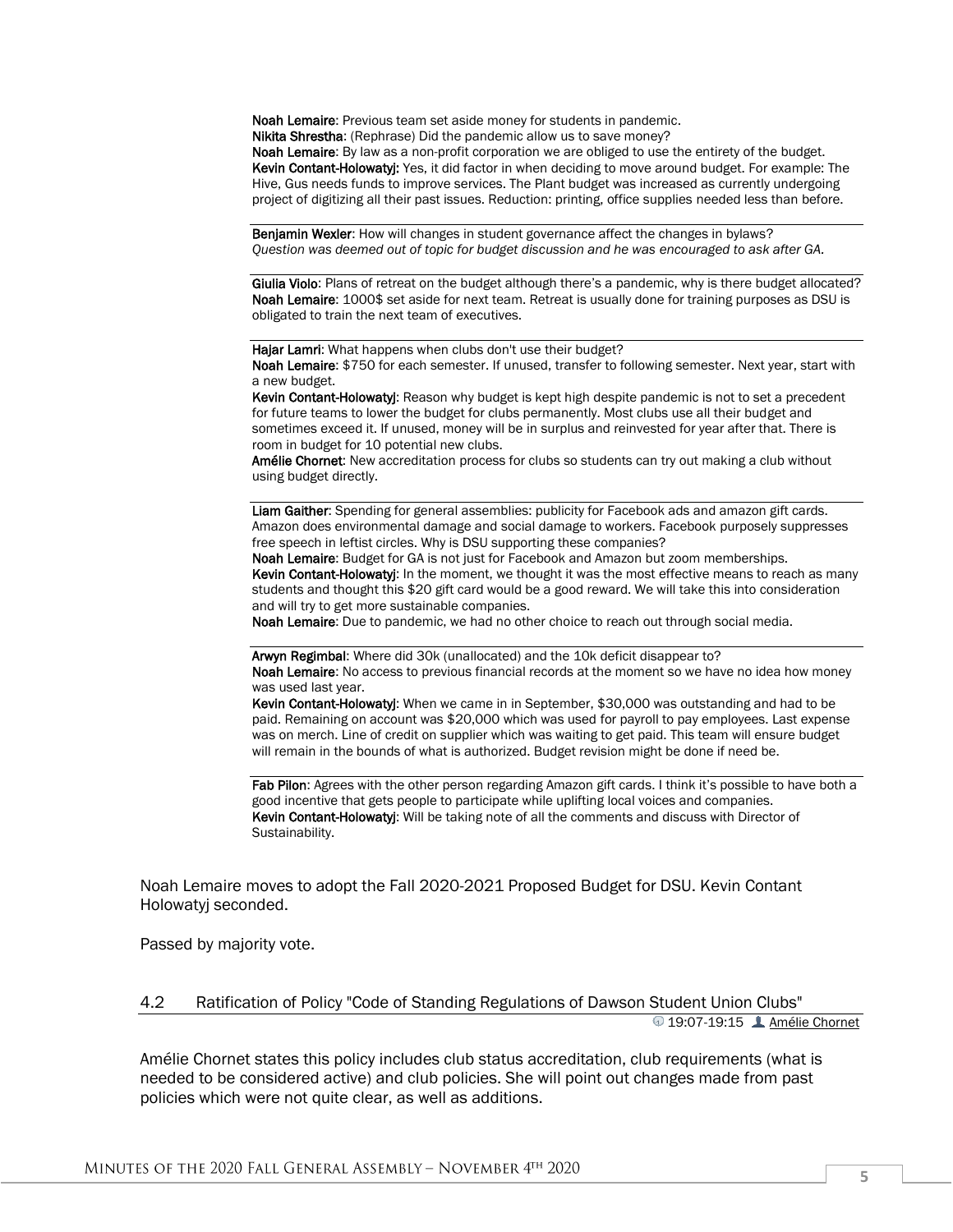Key points mentioned:

o Accreditation

#### ▪ Previous accreditation

- Process to start new club
	- Submit club constitution
	- Petition of 250 supporting students
- **Interim Status has been added** 
	- Students can start clubs without responsibility of managing funds, club space
		- Accredited if initiative is unique (does not overlap with another club), feasible and sustainable
		- 50 supporting members instead of 250
	- **.** If accredited, interim club status granted for one semester, after which club may apply for official status
- **Official Status** 
	- Must be interim status for one semester
	- Current clubs are considered official status
- o Requirements
	- **Executive team** 
		- Clubs may take another alternative form of government as long as three positions (chairperson, secretary, treasurer) are somehow represented in liaison with the DSU.
		- Shall be discussed and approved by DSU.

## o Events

- Interim Clubs
	- Must hold at least one event per semester where the club is active, open to general Dawson College student body
- Official Clubs
	- Must hold three events per year
	- Can include collaboration with another club
- o Consent Workshop
	- Three core officers of Club Executive Team must attend
		- **.** If attended twice, not obligated to attend again
		- If executives fail to attend will be suspended for one semester.
- o Club Policies
	- Budget was raised from \$500 to \$750 per semester
- o Cheques
	- Club Executives may now provide void cheques to DSU treasurer to avoid picking up cheques at the DSU office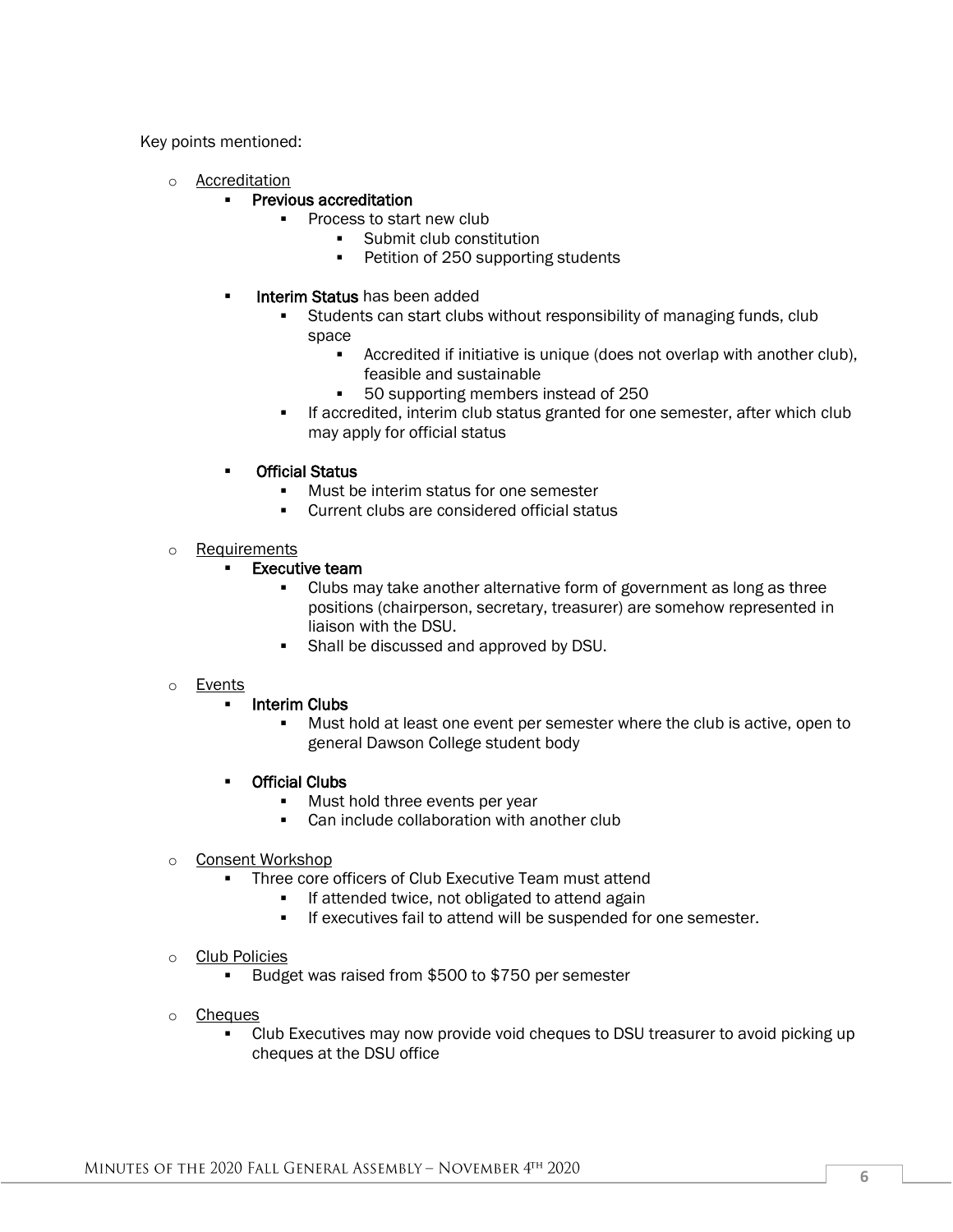#### o Club Spaces

- There was an error that entry codes can be given to club executives and members but no longer the case, only given to club executives
- o Safer Space Policy
	- Revisited by team, not completely official but will be added to final document
	- Working with Director of Internal Affairs and Gus from The Hive
		- Zero tolerance for racism, sexism, classism, ableism, homophobia, transphobia (any discrimination on basis of gender, race/ethnicity, age, class, religion, sexual identity or ability)
	- Once Policy is official all DSU members, students and clubs of DSU must respect
- o Advertising
	- **•** In collaboration with CLL, also revisiting advertisement policies
	- For now, stays the same
- o **Sustainability** 
	- Will like to add to it for next GA
		- Policy regarding events: purchase of non-recyclable tableware will not be reimbursed
- o Club Activity
	- Club status may be revoked if
		- **.** Inactivity period lasts more than one semester
		- Violation of club policy
		- Failure of club to adhere to own constitution
		- Other stated reasons indicated by any member of Executive Committee
- o General Provision
	- **The Executive Committee can enforce and apply ammendments to this policy in the** interim before being presented at a General Assembly for Ratification so long as a vote of unanimous approval adopts these ammendments to be put into application prior to ratification.

Kevin Contant-Holowatyj states club policy was revised due to previously being vague. This team wants to work on making sure wording is clear in other entities: student council, the hive, etc.



#### QUESTIONS: 19:17-19:30

Eve Omogbai: How many club events per semester or year? Amélie Chornet: Due to starting this so late in semester and COVID-19: 3 events per year.

Julie Jacques: Can we get clarification for advertisement? Amélie Chornet: Advertisement policy only concerns papers posted in the school. Written and established mainly by CLL, must follow what they are saying. This policy does not apply for online. Kevin Contant-Holowatyj: Do not need to pre-approve posts going on social media. Must follow policies and not violate policies.

Abdel Kader Belco Kapi: Do club events have to be directed to general public or just club members?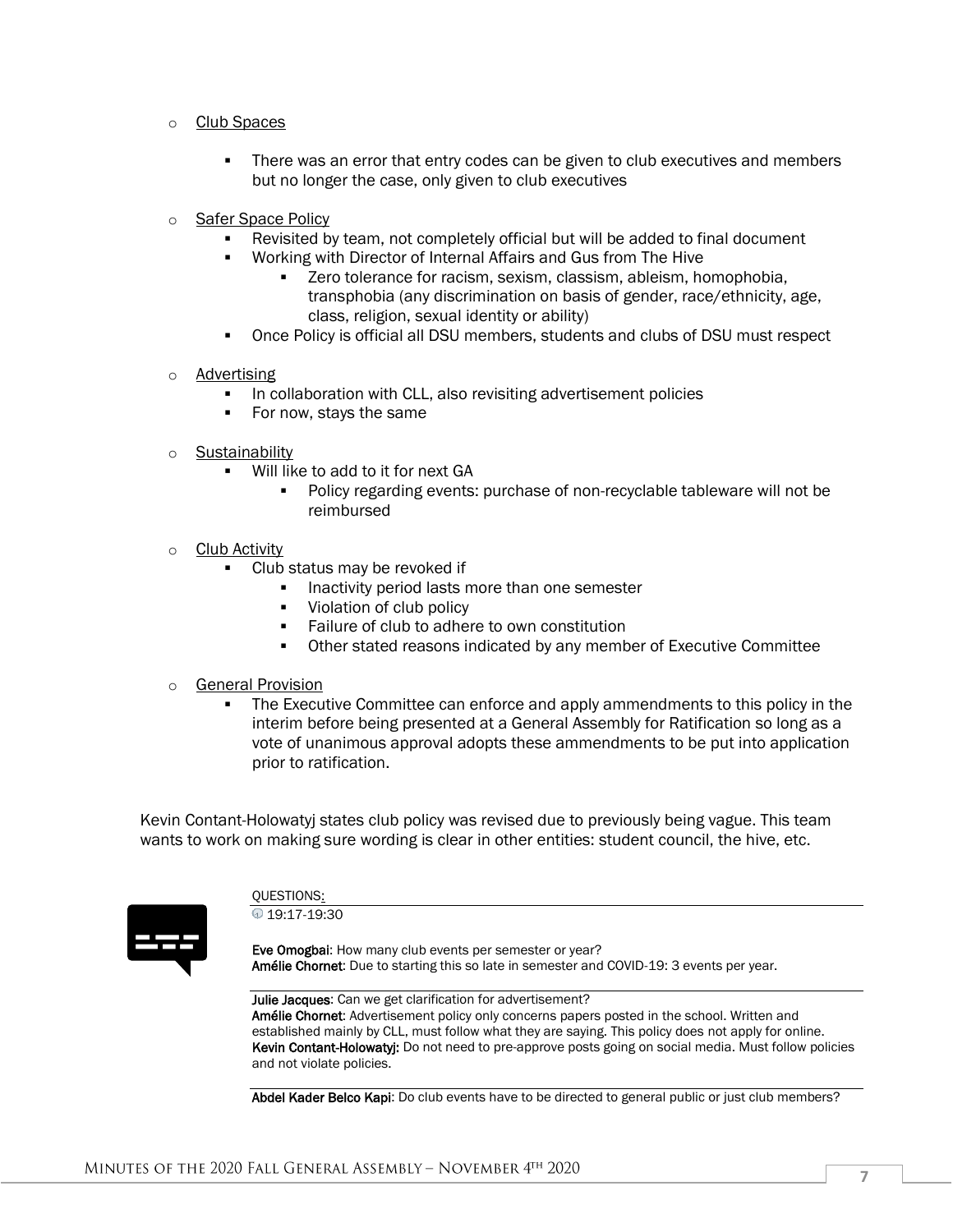Amélie Chornet: Club events must be open to all Dawson students. Events with members considered minor events.

Abdel Kader Belco Kapi: I'm new to clubs, how to advertise to all students?

Amélie Chornet: The way you decide to advertise for events is up to you. The DSU can help with social media outreach, sharing post on our stories to make event known for students.

*Ekaterini Damoulianos had a question but decided to wait after GA is over to ask it.*

John Nathaniel Gertler: When do we get the change to change what is written on here? Kevin Contant-Holowatyj: This GA is specifically for ratifying the budget and policy of ammendments. The GA where each director presents what they did for the year is in the Winter.

Mohamed Ali El Sayed: Can we do events during the winter break? Amélie Chornet: Yes, policy says three events open per year (academic), including breaks.

Arwyn Regimbal: All clubs have a communal interest. If Green Earth has a green event, most members attending will be Green Earth members.

Amélie Chornet: If advertised to whole student body, event is counted. Who shows up is out of our control, as long as the effort was made to reach everybody.

Beverly A.: Some clubs made money, where does it go? I'm part of Legacy and made money outside our budget. Do you guys still have that?

Kevin Contant-Holowatyj: Once we get our financial statements, we can investigate it. If you make money, we will create another budget category with your specific revenue and used for your specific expenses. We can set up a meeting to investigate this matter further. Beverly A.: Do we need to have a retreat?

Amélie Chornet: Past committees held retreat with clubs but due to pandemic, we will not have that.

Arwyn Regimbal motions to open debate. Maia Day seconded.



**DEBATE**  $0$  19:31-19:42

Arwyn Regimbal is representing the Etcetera club, queer student association, states to have a few concerns with this policy:

- Right of Self Determination will be infringed upon by this policy
- **Enumerate students** 
	- Queer community is not comfortable with registry of members. Will like to keep it so they don't have to enumerate members
	- Have had unreasonable past executive committees
		- where will it lead to in the future?
- Concerns on final clause that allows DSU to change policy

Amélie Chornet responded:

- Enumeration of members: when students start clubs and must highlight potential members, that is what they were implying by presenting a list.
	- Will keep it under consideration
- Self-Determination: We can look at it for future GA and loosen up points if need be.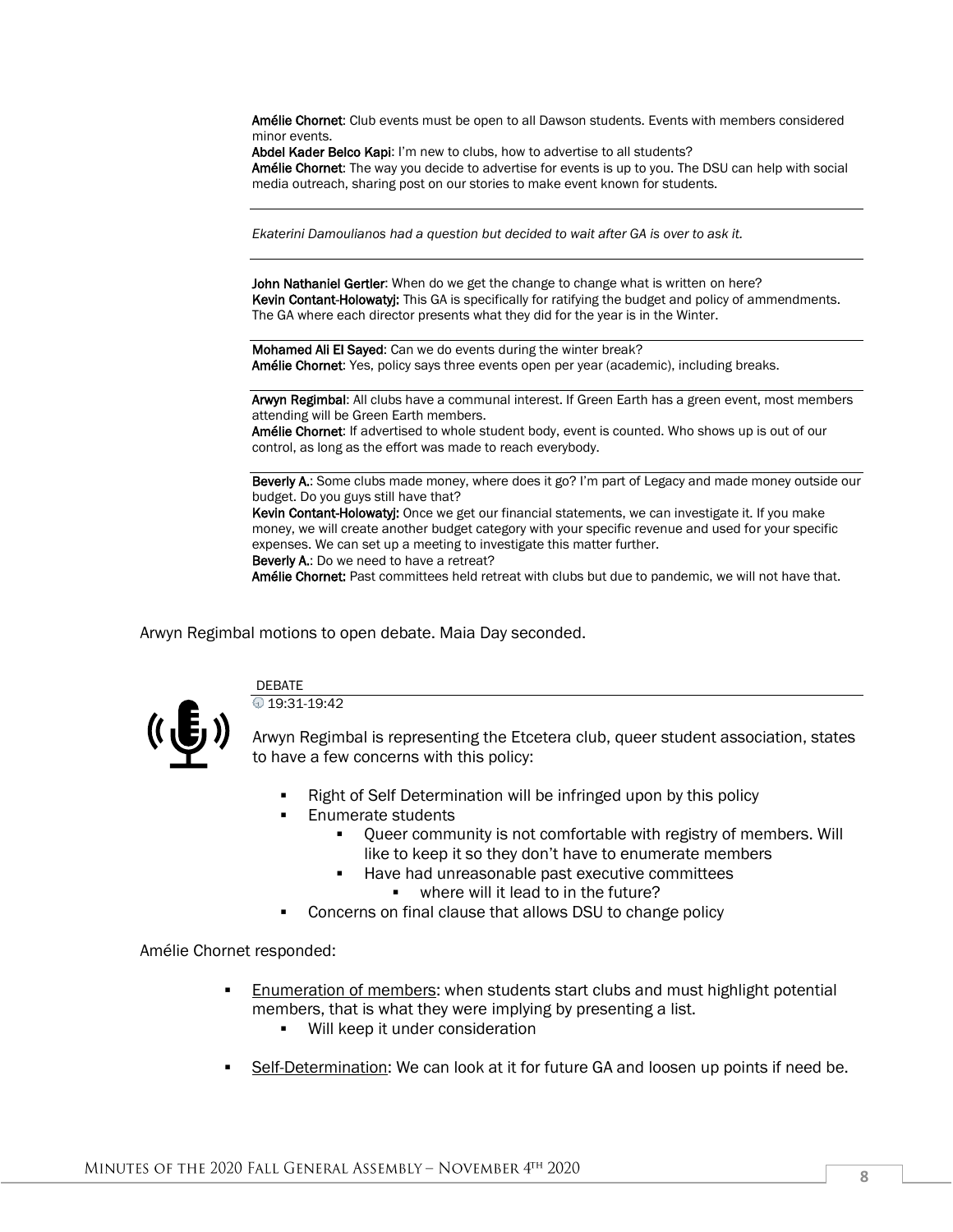Kevin Contant-Holowatyj responded:

- Policy of self-determination is a binding policy to the Union. Any policy, amendment to bylaws is subject to this written policy. Would not be possible for any DSU executive to remove certain rights.
- Final clause: Allows for DSU to amend the policy and implement in interim while waiting for ratification. Safeguard any changes needed for interim since ratification is only available twice a year.

*Beverly A. had a few questions, added discussion to above mentioned question period.*

Noah Lemaire motions to adopt ratification of Policy "Code of Standing Regulations of Dawson Student Union Clubs". Julie Jacques seconded.

The motion was adopted by majority.

#### 5. NEW BUSINESS

## 5.1 Vote on the Resolution "Position Against the Gazoduc/GNL Project

**19:51-19:58 Creen Earth Club** 

Presentation for Green Earth club was shown in video format. Main point: the Dawson Student Union positions itself against GNL Quebec, its Gazoduc company and its Energie Sagenay project.

Maia Day motioned to start question period. Seconded by Alix Gravel.



QUESTIONS:  $0.20:00-20:02$ 

Fab Pilon: Passing this: what does it lead to? What are the next steps? John Nathaniel Gertler: Ultimately what this does is send a clear statement that no social acceptability for this project. More students if Dawson joins against this project. Next: mobilization issues involved with this (protests, etc)

Arwyn Regimbal: Not a question just wanted to state Etcetera club and I support this.

No amendments made.

Kevin Contant-Holowatyj motions to open debate period. Noah Lemaire seconded.

**DEBATE** 20:03-20:06



Kevin Contant-Holowatyj states on behalf of the executive committee of DSU they are 100% behind this motion. He wants to express support for adoption of this resolution. Climate action is one of the #1 issues as young students who are going to join the job market. Invite all students at this assembly to also support.

Arwin Regimbal states that we should be doing better as a college and questions